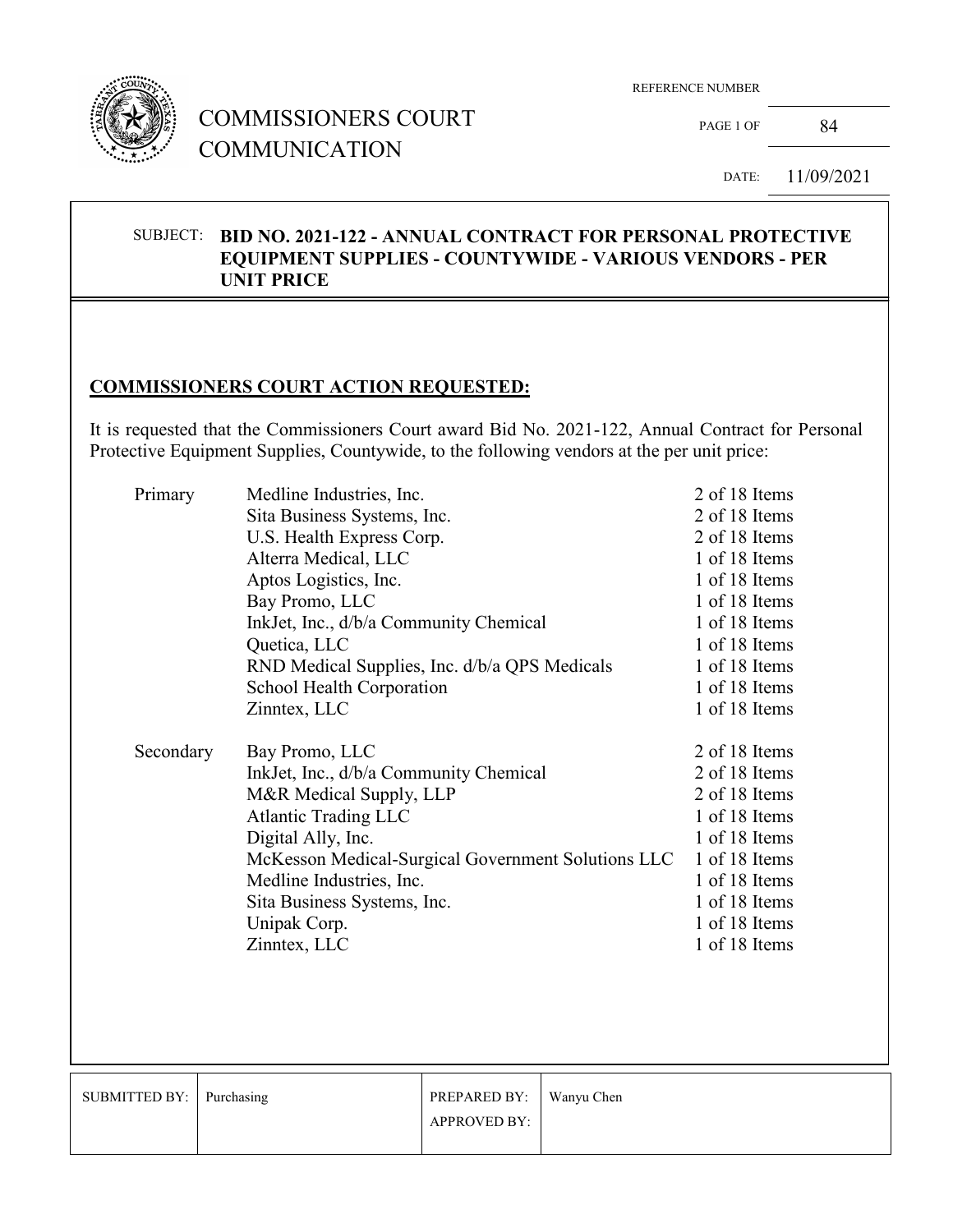

# COMMISSIONERS COURT COMMUNICATION

|           | <b>REFERENCE NUMBER:</b>                           | DATE: | 11/09/2021 | PAGE 2 OF     | 84 |
|-----------|----------------------------------------------------|-------|------------|---------------|----|
| Alternate | <b>Atlantic Trading LLC</b>                        |       |            | 2 of 18 Items |    |
|           | Medline Industries, Inc.                           |       |            | 2 of 18 Items |    |
|           | U.S. Health Express Corp.                          |       |            | 2 of 18 Items |    |
|           | Zinntex, LLC                                       |       |            | 2 of 18 Items |    |
|           | Alterra Medical, LLC                               |       |            | 1 of 18 Items |    |
|           | Bay Promo, LLC                                     |       |            | 1 of 18 Items |    |
|           | Bob Barker Company, Inc.                           |       |            | 1 of 18 Items |    |
|           | McKesson Medical-Surgical Government Solutions LLC |       |            | 1 of 18 Items |    |
|           | RND Medical Supplies, Inc., d/b/a QPS Medicals     |       |            | 1 of 18 Items |    |
|           |                                                    |       |            |               |    |

#### **BACKGROUND:**

Notice of the County's intent to bid was advertised in local newspapers, as required by State statute, and posted on the Internet, the Arlington Black Chamber of Commerce, the Fort Worth Hispanic Chamber of Commerce, the Fort Worth Metropolitan Black Chamber of Commerce, and the Tarrant County Asian American Chamber of Commerce. Three hundred seventy-one (371) vendors were contacted and requested to participate in this bid process. All documents pertaining to this bid were posted on the Tarrant County website and were downloaded by interested bidders. A pre-bid conference held on June 25, 2021 was attended by forty-three (43) vendors as well as representatives from the Medical Examiner's Office, Public Health, and Purchasing. Fifty-one (51) bids were received.

Bids were evaluated by the Medical Examiner's Office, Public Health, and Purchasing representatives. Award recommendations are to the low bids meeting specifications.

A Federal Source, LLC, DeltaTrak, Inc., Epluno LLC, Fisher Healthcare, Life-Assist, Inc., Maadho Distributors Inc., Matera Paper Company, Inc., d/b/a Ferguson Facilities Supply, Norfleet Distributors LLC, Pristine Dental Supplies, Inc., RSMC Service, Inc., Mdd Marketing, d/b/a Sterlington Medical, Y-not Designs and MFG. Inc. were deemed non-responsive for failure to submit a signed Addendum as required. Medica PPE, Inc. was deemed non-responsive for failure to submit a signed Compliance with Federal and State Laws Form as required. ProcureNet America was deemed non-responsive for failure to complete all spaces on the Price Form as required. Tree of Life SC, LLC was deemed nonresponsive for failure to provide insurance as required. ICS Jail Supplies, Inc., Healthy School Supply LLC, and Pelv-Ice LLC withdrew their bids. A separate spreadsheet detailing the justification for nonawards is attached. M&R Medical Supply, LLC withdrew their bid for various line items due to pricing and other line item errors.

There are no awards for items 5, 8, and 9 because no responsive bids meeting specifications were received. There is no award for item 13 because specifications need to be revised for clarification. There is no secondary or alternate awards for item 7 because no responsive bids meeting specifications were received.